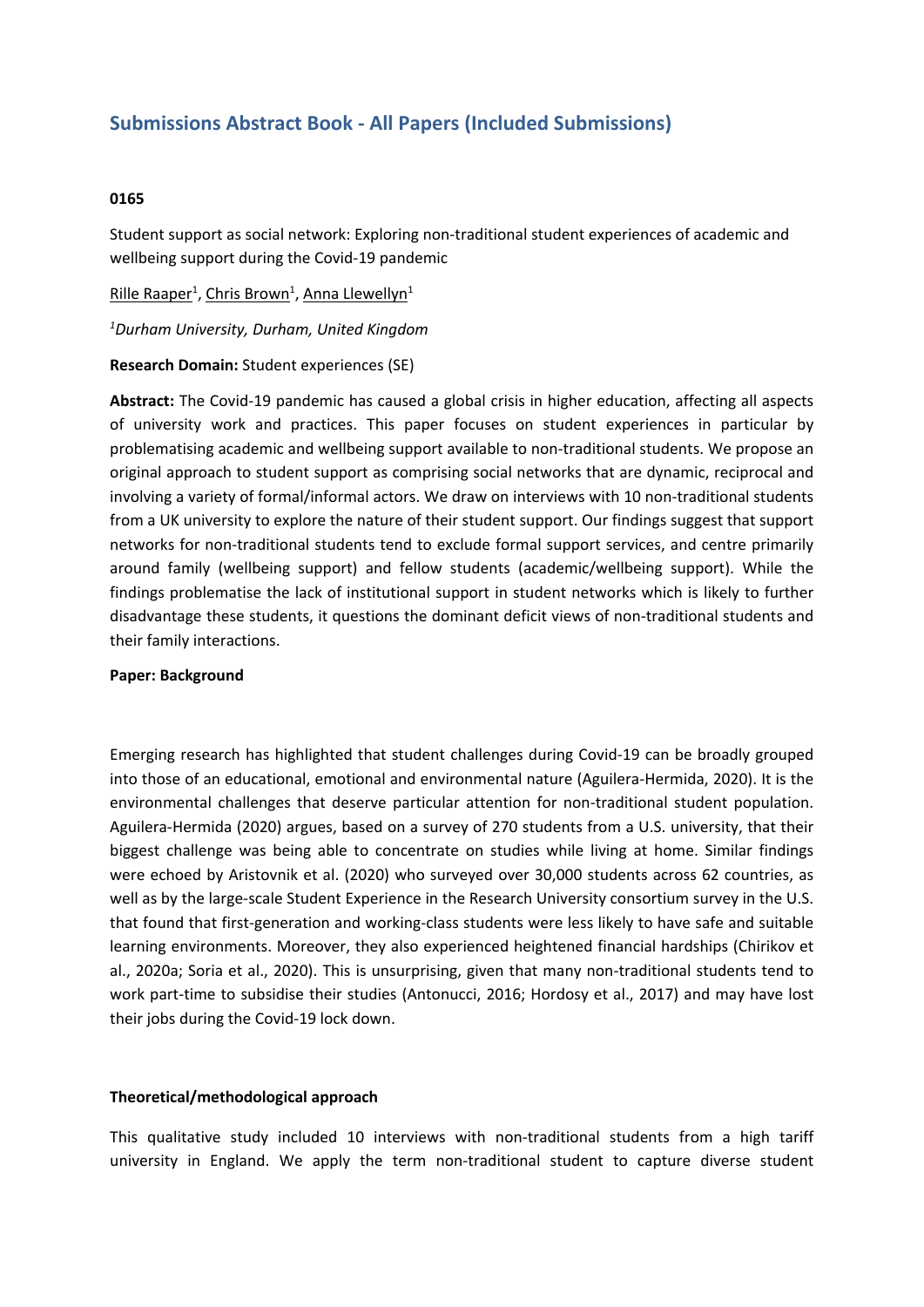experiences related to being <sup>a</sup> first-generation student, <sup>a</sup> student from <sup>a</sup> lower socio-economic background, or <sup>a</sup> mature student. We borrow Christie's (2007, p.2446) broad definition of nontraditional students as those 'who would not, in previous generations, have been expected to attend university'. Our inquiry centres around the following questions: *What were the key issues students encountered during the Covid-19 crisis? What support networks did students develop to address these issues?*

We propose an original approach to student support as comprising social networks that are dynamic, reciprocal and involving <sup>a</sup> variety of formal/informal actors. We define social network as <sup>a</sup> set of relevant actors (persons or groups) connected to each other by one or more relations (Daly, 2010; Wellman, 1983, 2001). These relationships vary according to the frequency, direction and nature of exchange. All of which, dictate the size of <sup>a</sup> network, the density of connections and the centrality of actors with certain students more connected to more people than the others (Kanagavel, 2019, *Author*).

## **Findings**

The students interviewed found their experiences of the Covid-19 pandemic stressful. The phrases such as *'I'm crying like almost every day, but I don't know why'* (Kelly) were common to the participants. Students were also aware of the disadvantage their home circumstances caused:

*'cause obviously the middle class they go home, they've got nice offices, top notch Wi-Fi, they have* got everything they need, like at home library, or something I don't know. So I think the university *assumes everyone is like that rather than acknowledging that not everyone has that privilege. (Lisa)*

An ego-centric approach to social networks (Perry et al., 2018) enabled students to reflect on their interactions with available academic/wellbeing support. There was <sup>a</sup> limited mention of formal university support in student interviews, and the phrases such as '*I haven't used any of them'* (Jenny) were common.

The findings, however, indicated significant wellbeing support from families. This support ranged from small gestures such as '*having my mum around asking if I want <sup>a</sup> cup of tea'* (Michael) to forms of support that had significant effects on students' mental health. Students highlighted how they were able to talk to their parents about difficult experiences, although there was <sup>a</sup> tendency to exclude academic details. This was to avoid worrying parents or students thought their parents may not understand if they did not have HE experience (Meuleman et al., 2015; O'Shea, 2016):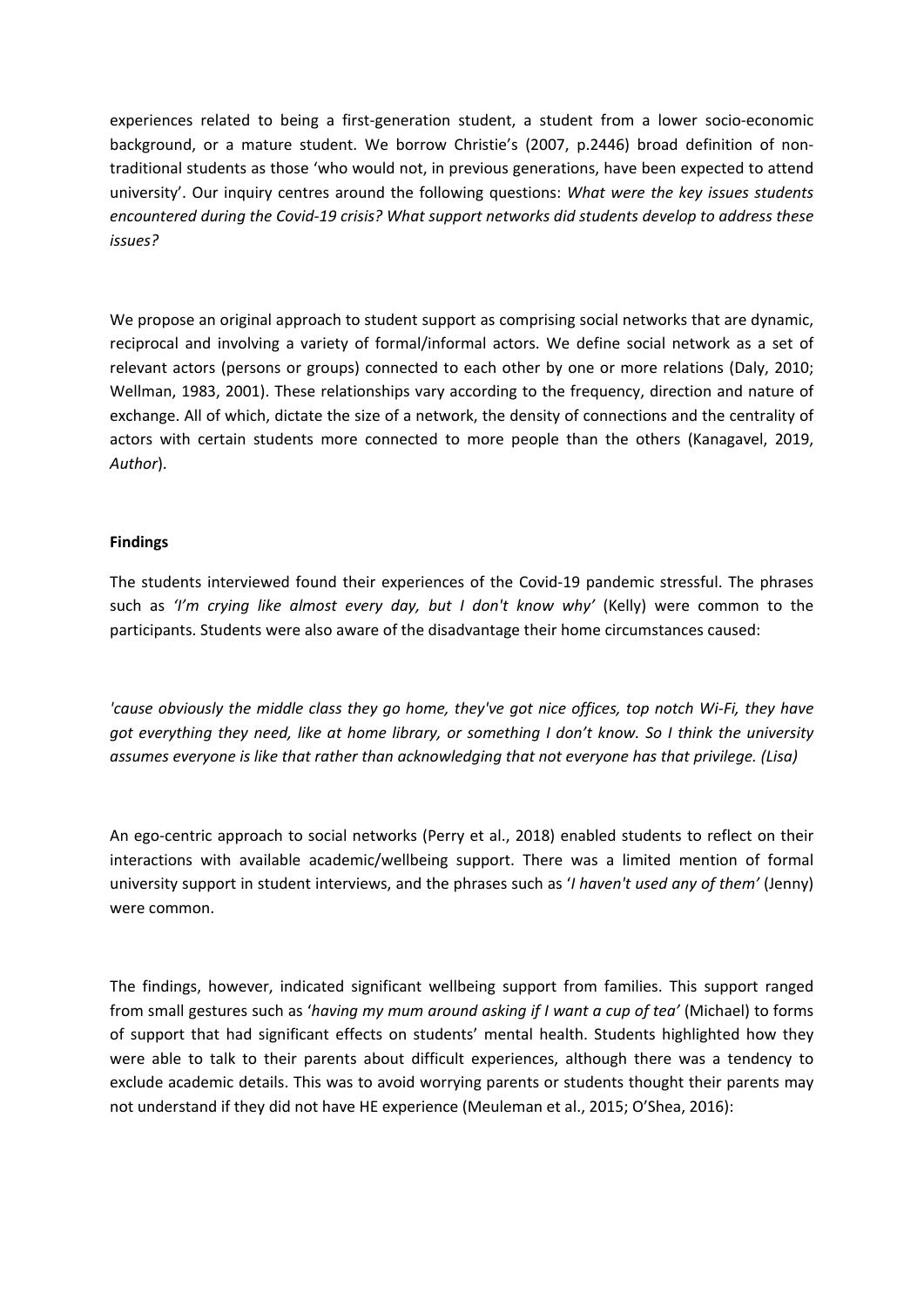Fellow students were described as essential for both academic and wellbeing support, particularly for their similar experiences during Covid-19. However, it is also important to note that the students had <sup>a</sup> small selection of peers they engaged with and therefore perceived as close friends:

I have a friend who does the same courses as me. So that was quite good to have her, and she was *like we were sharing when revising for exams and stuff which was nice. (Jane)*

## **Conclusion**

While it is important to recognise the resourcefulness of 'non-traditional families', particularly for student wellbeing, the findings draw attention to smallness of student support networks for our participants, and the lack of systemic institutional support experienced. Emphasis on support as comprising social networks offers <sup>a</sup> much-needed lens to recognise and then support the interconnected patterns of relations between individuals and the resources available.

**References:** Aguilera-Hermina, A. P. (2020). College students' use and acceptance of emergency online learning due to COVID-19. *International Journal of Educational Research Open.* Advance online publication. <https://doi.org/10.1016/j.ijedro.2020.100011>

# Antonucci, L. (2016). *Student lives in crisis. Deepening inequality in times of austerity.* Policy Press.

Aristovnik, A., Keržič, D., Ravšelj, D., Tomaževič, N., & Umek, L. (2020). Impacts of the COVID-19 pandemic on life of higher education students: A global perspective. *Sustainability, 12*(20), 8438. <https://doi.org/10.3390/su12208438>

Chirikov, I., Soria, K. M, Horgos, B., & Jones-White, D. (2020). *Undergraduate and graduate students' mental health during the COVID-19 pandemic.* UC Berkeley: Centre for Studies in Higher Education. <https://escholarship.org/uc/item/80k5d5hw>

Christie, H. (2007). Higher education and spatial (im)mobility: Nontraditional students and living at home. *Environment and Planning A: Economy and Space, 39*(10), 2445–2463. [https://doi.org/10.1068/a38361](https://doi.org/10.1068%2Fa38361)

Daly, A. (2010). Mapping the terrain: Social network theory and educational change. In A. Daly (Ed.), *Social Network Theory and Educational Change* (pp. 1-16). Harvard Education Press.

Hordosy, R., Clark, T., & Vickers, D. (2018). Lower income students and the 'double deficit' of parttime work: undergraduate experiences of finance, studying and employability. *Journal of Education and Work, 31*(4), 353-365. <https://doi.org/10.1080/13639080.2018.1498068>

Kanagavel, R. (2019). *The social lives of networked students. Mediated connections.* Palgrave Macmillan.